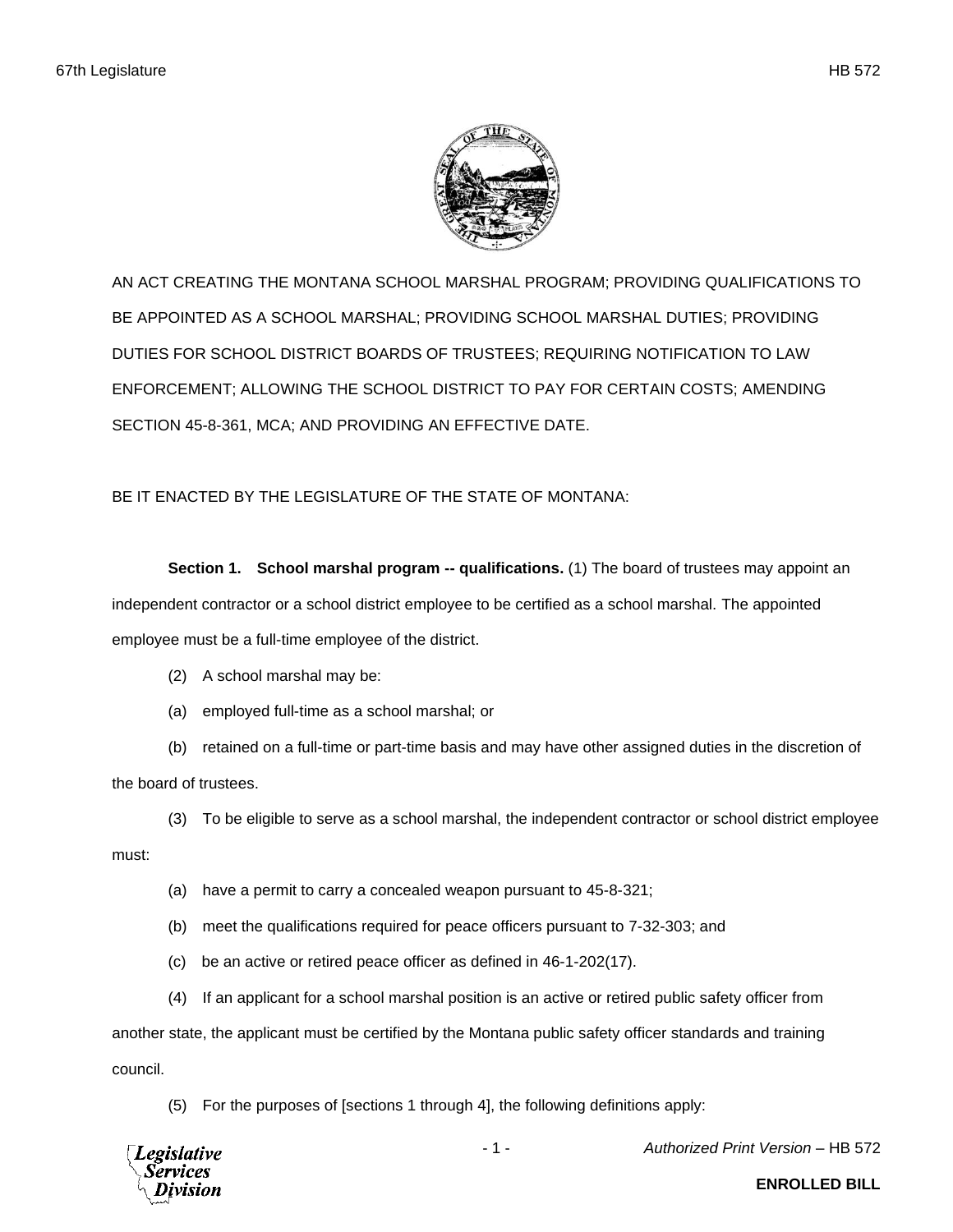(a) "Montana public safety officer standards and training council" means the council established in 2- 15-2029.

(b) "Public school property" has the meaning provided in 20-1-220.

(c) "School marshal" means a person who is appointed by the board of trustees and employed or retained by a school district to protect the health and safety of persons and to maintain order on public school property.

**Section 2. School marshal duties and responsibilities.** (1) A school marshal may act only as necessary to prevent or stop the commission of an offense that threatens serious bodily injury or death of persons on public school property.

(2) Pursuant to 45-8-361, with the consent of the trustees, a school marshal may possess, carry, and store a firearm on public school property.

(3) The trustees shall adopt a policy describing the school marshal's duties and responsibilities. The policy must:

(a) provide procedures for how a school marshal may possess, carry, and store a firearm on public school property as authorized pursuant to 45-8-361 and subsection (2) of this section;

(b) provide alternate procedures regarding the possession, carrying, and storage of a firearm by a school marshal based on the amount of time the school marshal has regular, direct contact with students;

(c) specify the types of firearms, ammunition, and other related equipment that a school marshal is authorized to possess, carry, and store on public school property; and

(d) specify requirements regarding the subject matter and frequency of additional professional development and training.

**Section 3. School marshal program -- trustees' duties.** (1) To implement a school marshal program, the trustees shall:

(a) ensure that a school district employee who is appointed as a school marshal satisfies the qualifications required under [section 1]; and

(b) adopt a written school marshal program policy as required under [section 2(3)].



- 2 - *Authorized Print Version* – HB 572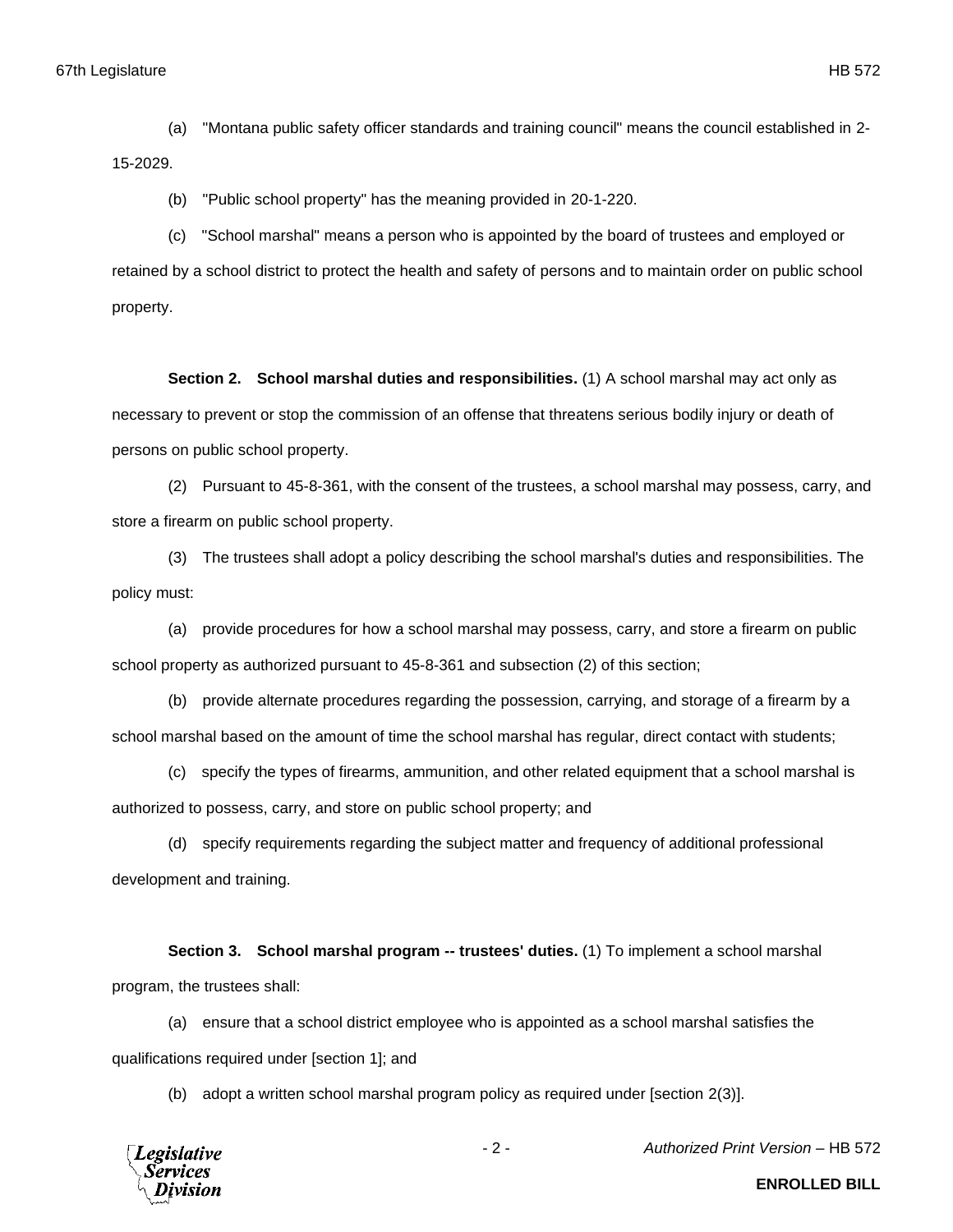(2) An individual's status as a school marshal ends if:

(a) the individual's license to carry a concealed weapon is suspended or revoked;

(b) the school marshal is an employee of the school district and the employee's employment with the school district ends; or

(c) the board of trustees sends written notice to the individual that the individual's services as a school marshal are no longer required.

**Section 4. Law enforcement notification.** The trustees shall submit the school marshal's name,

date of birth, and address of the school marshal's place of employment to:

(1) the Montana public safety officer standards and training council; and

(2) all applicable law enforcement agencies with jurisdiction and emergency response authority in the school district, including:

(a) the chief law enforcement officer of the local municipal law enforcement agency, if the school district is located within a municipality;

- (b) the sheriff of a county where a school district is located; and
- (c) in the case of a district located within the boundaries of a reservation, the chief tribal law

enforcement officer and area federal law enforcement authorities.

**Section 5.** Section 45-8-361, MCA, is amended to read:

"**45-8-361. Possession or allowing possession of weapon in school building -- exceptions - penalties -- seizure and forfeiture or return authorized -- definitions.** (1) A person commits the offense of possession of a weapon in a school building if the person purposely and knowingly possesses, carries, or stores a weapon in a school building.

(2) A parent or guardian of a minor commits the offense of allowing possession of a weapon in a school building if the parent or guardian purposely and knowingly permits the minor to possess, carry, or store a weapon in a school building.

(3) (a) Subsection (1) does not apply to law enforcement personnel or to a school marshal in the school district where the school marshal is contracted or employed.



- 3 - *Authorized Print Version* – HB 572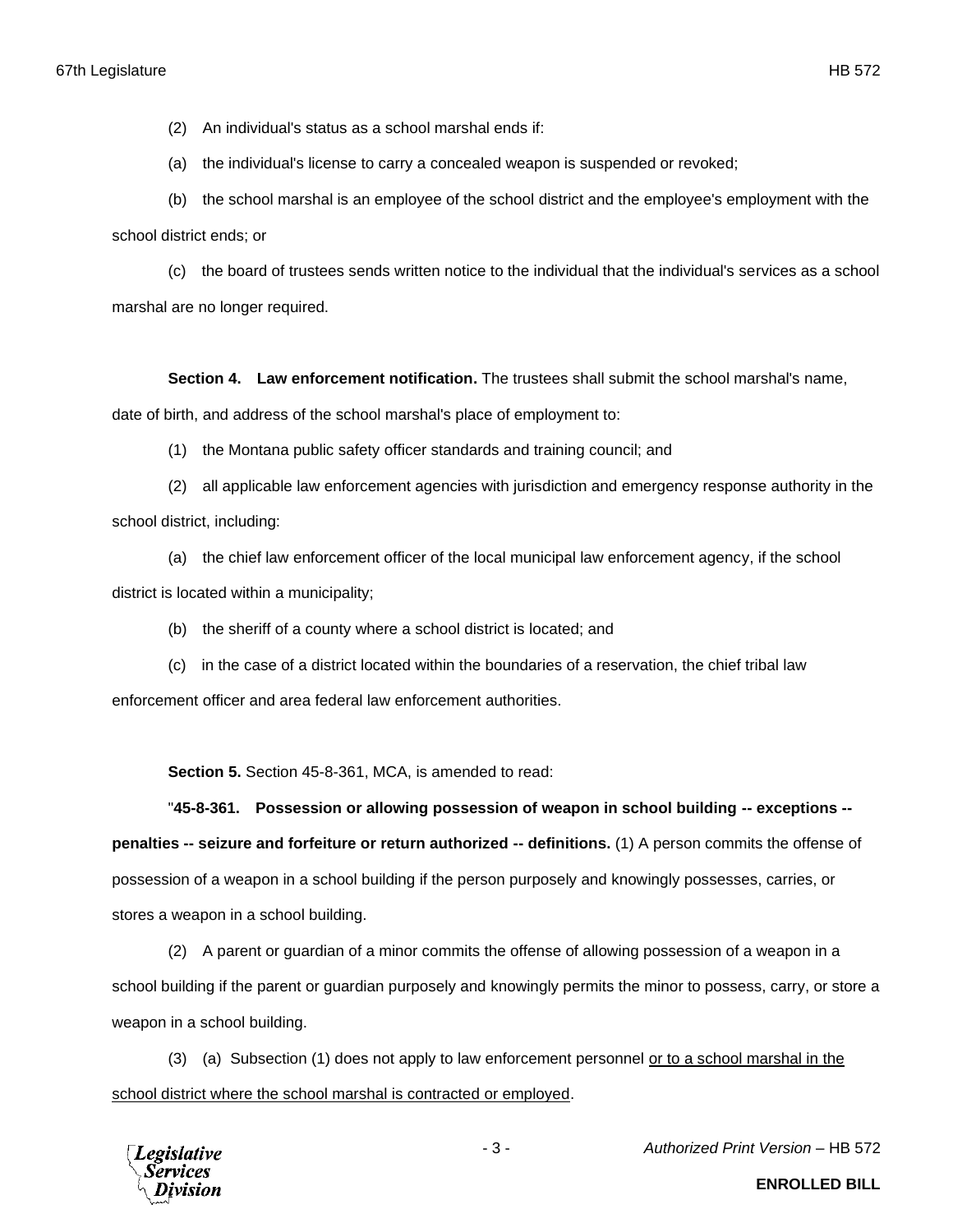(b) The trustees of a district may grant persons and entities advance permission to possess, carry, or store a weapon in a school building.

(4) (a) A person convicted under this section shall be fined an amount not to exceed \$500, imprisoned in the county jail for a term not to exceed 6 months, or both. The court shall consider alternatives to incarceration that are available in the community.

(b) (i) A weapon in violation of this section may be seized and, upon conviction of the person possessing or permitting possession of the weapon, may be forfeited to the state or returned to the lawful owner.

(ii) If a weapon seized under the provisions of this section is subsequently determined to have been stolen or otherwise taken from the owner's possession without permission, the weapon must be returned to the lawful owner.

(5) As used in this section:

(a) "school building" means all buildings owned or leased by a local school district that are used for instruction or for student activities. The term does not include a home school provided for in 20-5-109.

(b) "weapon" means any type of firearm, a knife with a blade 4 or more inches in length, a sword, a straight razor, a throwing star, nun-chucks, or brass or other metal knuckles. The term also includes any other article or instrument possessed with the purpose to commit a criminal offense."

**Section 6. Codification instruction.** [Sections 1 through 4] are intended to be codified as an integral part of Title 20, chapter 7, part 13, and the provisions of Title 20, chapter 7, part 13, apply to [sections 1 through 4].

**Section 7. Effective date.** [This act] is effective July 1, 2021.

- END -



- 4 - *Authorized Print Version* – HB 572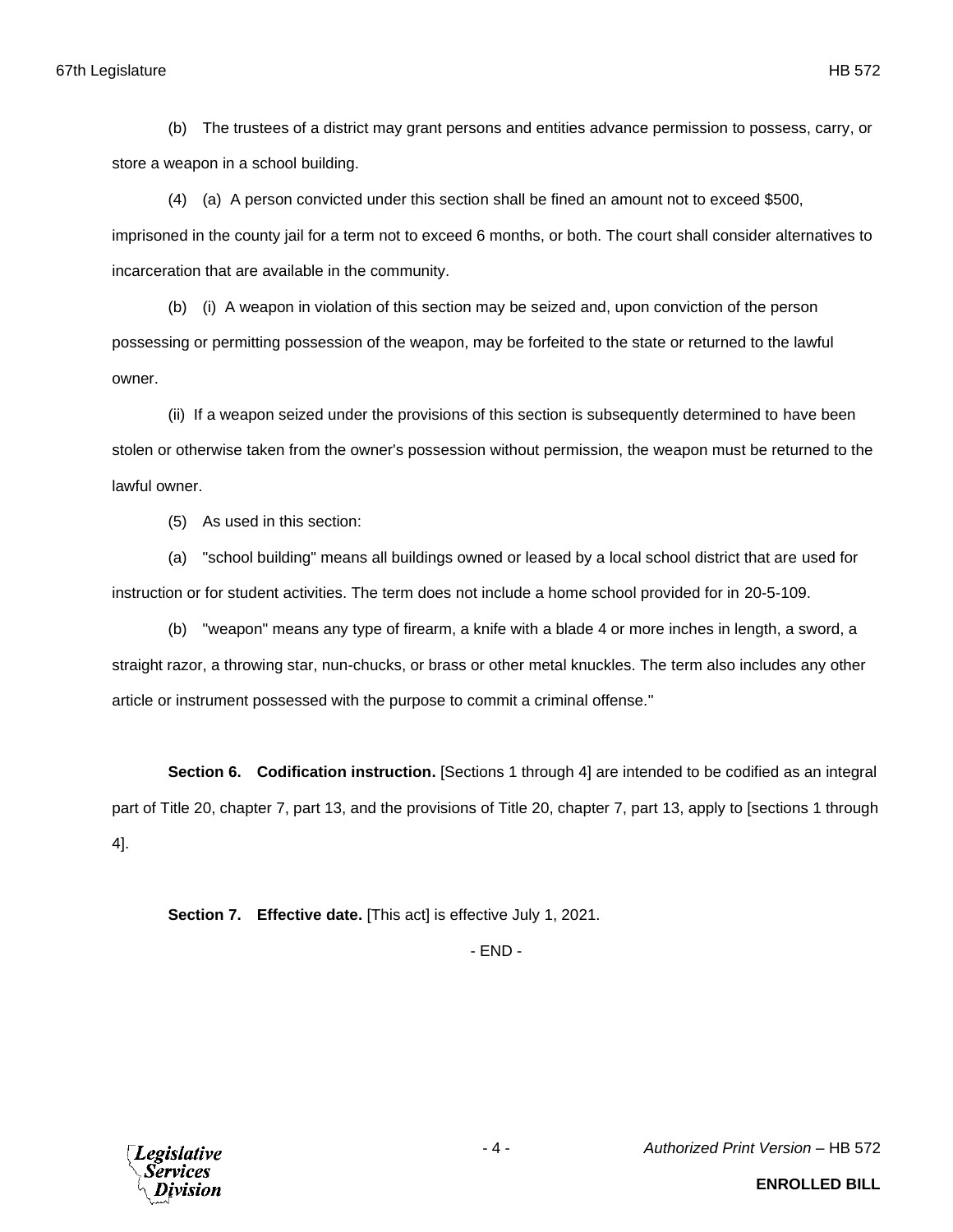I hereby certify that the within bill,

HB 572, originated in the House.

Chief Clerk of the House

Speaker of the House

| Signed this | dav    |
|-------------|--------|
| $\Omega'$   | -2021. |

\_\_\_\_\_\_\_\_\_\_\_\_\_\_\_\_\_\_\_\_\_\_\_\_\_\_\_\_\_\_\_\_\_\_\_\_\_\_\_\_\_\_\_

\_\_\_\_\_\_\_\_\_\_\_\_\_\_\_\_\_\_\_\_\_\_\_\_\_\_\_\_\_\_\_\_\_\_\_\_\_\_\_\_\_\_\_

President of the Senate

| Sianed this |  |
|-------------|--|
| $\Omega$    |  |

\_\_\_\_\_\_\_\_\_\_\_\_\_\_\_\_\_\_\_\_\_\_\_\_\_\_\_\_\_\_\_\_\_\_\_\_\_\_\_\_\_\_\_